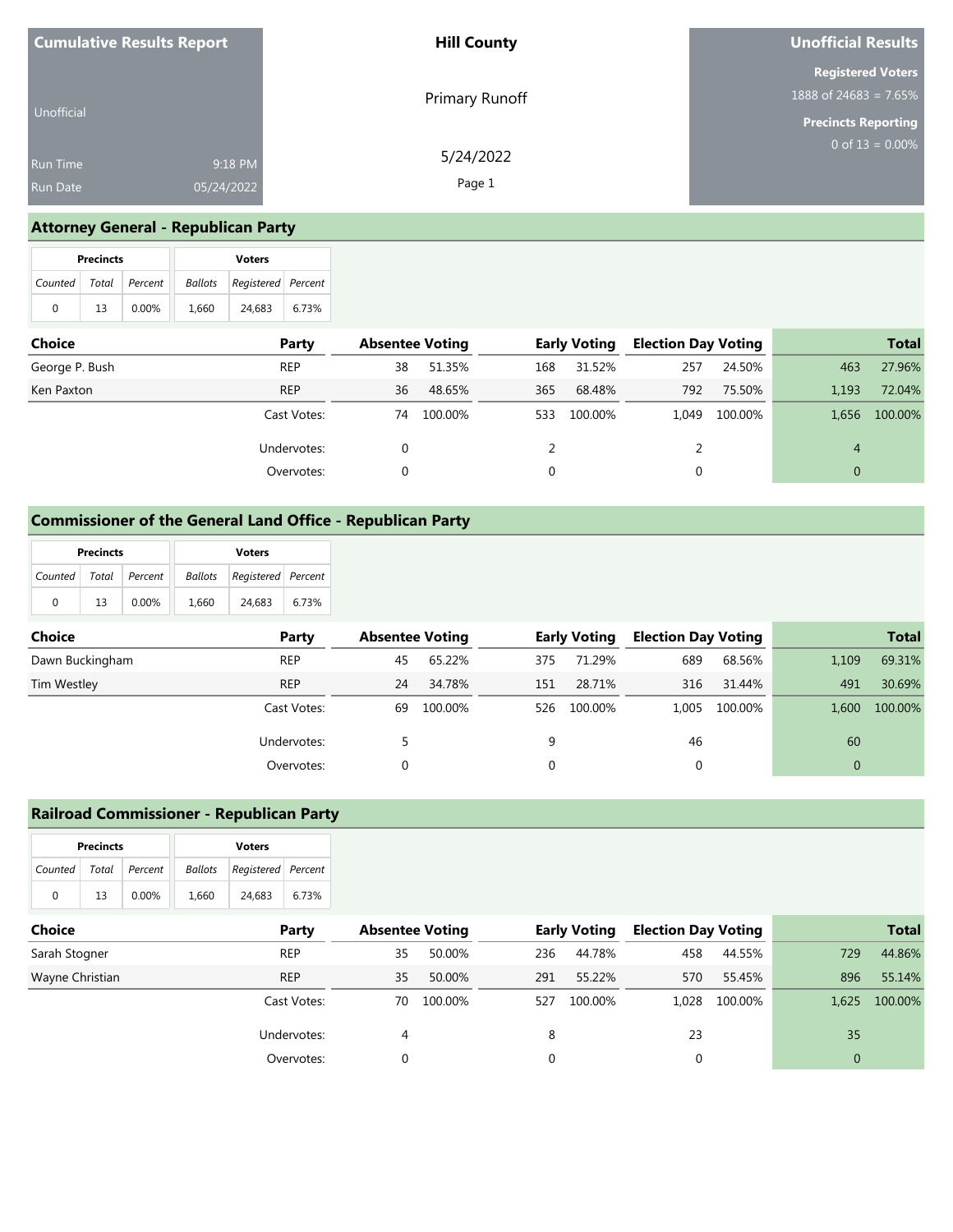| <b>Cumulative Results Report</b> |            | <b>Hill County</b> | <b>Unofficial Results</b>                         |  |  |
|----------------------------------|------------|--------------------|---------------------------------------------------|--|--|
|                                  |            | Primary Runoff     | <b>Registered Voters</b><br>1888 of 24683 = 7.65% |  |  |
| Unofficial                       |            |                    | <b>Precincts Reporting</b>                        |  |  |
| Run Time                         | 9:18 PM    | 5/24/2022          | 0 of $13 = 0.00\%$                                |  |  |
| Run Date                         | 05/24/2022 | Page 2             |                                                   |  |  |

# **Lieutenant Governor - Democratic Party**

|                       | <b>Precincts</b> |       | <b>Voters</b> |                    |       |  |  |
|-----------------------|------------------|-------|---------------|--------------------|-------|--|--|
| Counted Total Percent |                  |       | Ballots       | Registered Percent |       |  |  |
| 0                     | 13               | 0.00% | 228           | 24,683             | 0.92% |  |  |

| Choice           | Party       | <b>Absentee Voting</b> |         | <b>Early Voting</b> |         | <b>Election Day Voting</b> |         | <b>Total</b> |         |
|------------------|-------------|------------------------|---------|---------------------|---------|----------------------------|---------|--------------|---------|
| Mike Collier     | DEM         | 29                     | 74.36%  | 74                  | 75.51%  | 55                         | 61.11%  | 158          | 69.60%  |
| Michelle Beckley | <b>DEM</b>  | 10                     | 25.64%  | 24                  | 24.49%  | 35                         | 38.89%  | 69           | 30.40%  |
|                  | Cast Votes: | 39                     | 100.00% | 98                  | 100.00% | 90                         | 100.00% | 227          | 100.00% |
|                  | Undervotes: |                        |         |                     |         |                            |         |              |         |
|                  | Overvotes:  | 0                      |         |                     |         |                            |         | $\Omega$     |         |

# **Attorney General - Democratic Party**

|                       | <b>Precincts</b> |       | <b>Voters</b> |                            |       |  |  |
|-----------------------|------------------|-------|---------------|----------------------------|-------|--|--|
| Counted Total Percent |                  |       |               | Ballots Registered Percent |       |  |  |
| 0                     | 13               | 0.00% | 228           | 24.683                     | 0.92% |  |  |

| <b>Choice</b>           | Party       | <b>Absentee Voting</b> |         |          | <b>Early Voting</b> | <b>Election Day Voting</b> |         |     | <b>Total</b> |
|-------------------------|-------------|------------------------|---------|----------|---------------------|----------------------------|---------|-----|--------------|
| Rochelle Mercedes Garza | DEM         | 21                     | 53.85%  | 35       | 35.35%              | 64                         | 71.11%  | 120 | 52.63%       |
| Joe Jaworski            | <b>DEM</b>  | 18                     | 46.15%  | 64       | 64.65%              | 26                         | 28.89%  | 108 | 47.37%       |
|                         | Cast Votes: | 39                     | 100.00% | 99       | 100.00%             | 90                         | 100.00% | 228 | 100.00%      |
|                         | Undervotes: |                        |         | 0        |                     | 0                          |         |     |              |
|                         | Overvotes:  |                        |         | $\Omega$ |                     |                            |         |     |              |

### **Comptroller of Public Accounts - Democratic Party**

| <b>Precincts</b> |       | <b>Voters</b> |         |                    |       |
|------------------|-------|---------------|---------|--------------------|-------|
| Counted          | Total | Percent       | Ballots | Registered Percent |       |
| 0                | 13    | $0.00\%$      | 228     | 24,683             | 0.92% |

| <b>Choice</b>    | Party       | <b>Absentee Voting</b> |         | <b>Early Voting</b> |         | <b>Election Day Voting</b> |         | <b>Total</b> |         |
|------------------|-------------|------------------------|---------|---------------------|---------|----------------------------|---------|--------------|---------|
| Angel Luis Vega  | DEM         |                        | 12.82%  | 33                  | 33.67%  | 29                         | 32.58%  | 67           | 29.65%  |
| Janet T. Dudding | <b>DEM</b>  | 34                     | 87.18%  | 65                  | 66.33%  | 60                         | 67.42%  | 159          | 70.35%  |
|                  | Cast Votes: | 39                     | 100.00% | 98                  | 100.00% | 89                         | 100.00% | 226          | 100.00% |
|                  | Undervotes: |                        |         |                     |         |                            |         |              |         |
|                  | Overvotes:  |                        |         |                     |         |                            |         |              |         |